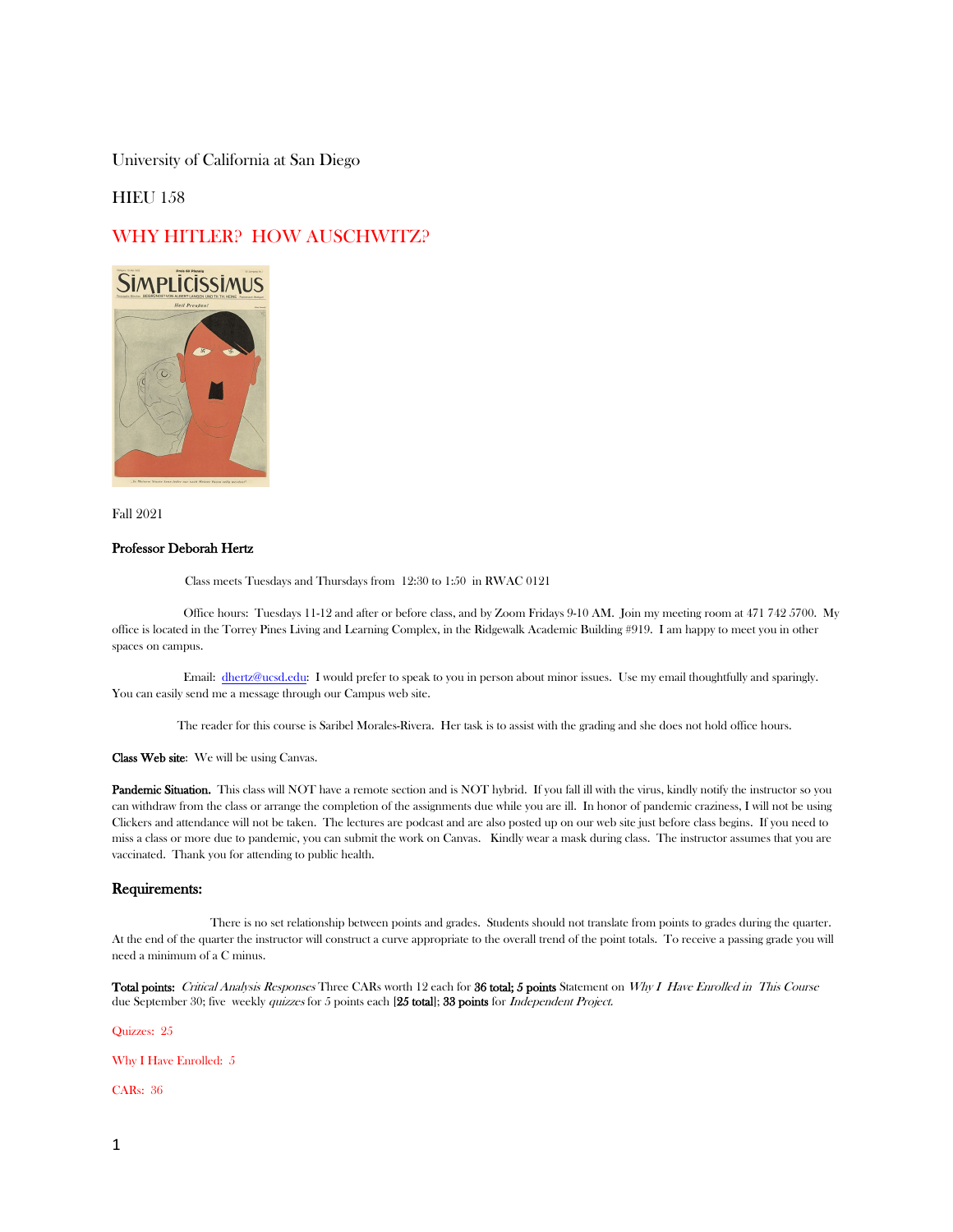### Independent Project: 33

### Deadlines: "Why I Have Enrolled in This Course," September 30.

Submit Topic of your Independent Project on the Discussion platform of Canvas, by midnight October 5

Quizzes: Mondays October 4, October 18, November 1, November 8, November 29

CARs: First one posted on October  $8^{\text{th}}$  and due on October 11; second CAR posted on October 22 and due on October 25; third CAR posted on November 19 due on November 22

#### Independent Project: Due on November 23

Late work will be penalized by loss of one letter grade per day late, unless permission is granted 24 hours before the due date. The deadlines for quizzes and CARs is not flexible, so be timely.

Critical Analysis Responses. These are tiny mini-essays answering one question, and you will have 4 days to work on your mini-essays. The maximum length is 350 words. You need only do the reading and watch the lectures to be able to write a splendid little response to the question. You will not need to produce references unless you are adding a direct quote. Due dates are: October 11, October 25, and November 22. Please run your CAR through the Turnitin portal to make sure you have not accidentally borrowed any text from another author. Points 15 each. These three CARs replace the midterm and final.

Quizzes: Students will complete five weekly quizzes, worth 5 points each. There will be 5 multiple choice questions on each quiz. You will have 12 hours on five Mondays to complete the quiz. All the material needed to answer the questions is in your course readings.

Independent Project. 33 points. Students will write a five-paged double space essay on a topic of their choice. Please submit to Canvas by November 23. Make sure to do your own dry run with Turnitin. If your report is problematic, go back to your draft and improve it.

Your topic can evolve as you do your research. Use the list at the end of the syllabus. **Please file the name of your topic and at least** one historical source on the Discussion platform of Canvas by 11:59 PM on October 5. Expect to have a conversation about the topic with the professor in person and on Canvas as you pursue your research. If more than one student chooses the same topic, students will have to confer so as to divide the topic into narrower themes.

 You must use one academic book [a historical monograph or a biography] or four academic articles for references. You may use the internet to pursue your research, but do not add internet sources to your footnotes unless the source is an authentically academic source which exists only online.

Please run your CARs and your final essay through Turnitin.

 Cases of academic dishonesty will be turned over to the Office of Academic Integrity. We take plagiarism very seriously at UCSD and expect you to understand the moral issues involved. Punishments are severe, but you should not need the threat of punishment in order to be honest and authentic. You are paying tuition to learn how to read, think, converse, and write, so why would you undercut this learning opportunity? Any students who are discovered to have posted material from the course on illegal web sites should expect to receive negative consequences. <https://students.ucsd.edu/academics/academic-integrity/index.html>

Definitely take advantage of the services of the Teaching and Learning Commons located on the ground floor of the library. Do not wait to visit them until the end of the quarter as you will find it more difficult to obtain an appointment. https://commons.ucsd.edu/.

 If you are advised by the professor to work closely with a tutor at the T and LC and you fail to do so, 5 points will be deducted from your final grade.

Small Workshop Groups. Every Thursday the Workshop Groups will meet for the last 20 minutes of class. Be ready to choose among the following topics: Monuments, Films, Memoirs, Fiction, Jews in Europe in 1933, formation of Nazi party; chaos of Weimar Germany, personalities of leading Nazis, was the road to Auschwitz "twisted," Jewish resistance, Jewish Councils, historical interpretations of Holocaust.

 Groups must have a minimum of five students and we will need a leader for each group. Group presentations will take place in the last two weeks of class. No one will be graded for this group effort which will continue all quarter. In the weekly 20 minute Workshop session, students can discuss burning questions from the lectures and reading, their research topic, and they can plan the final presentation. More details will be explained as we move forward in the quarter.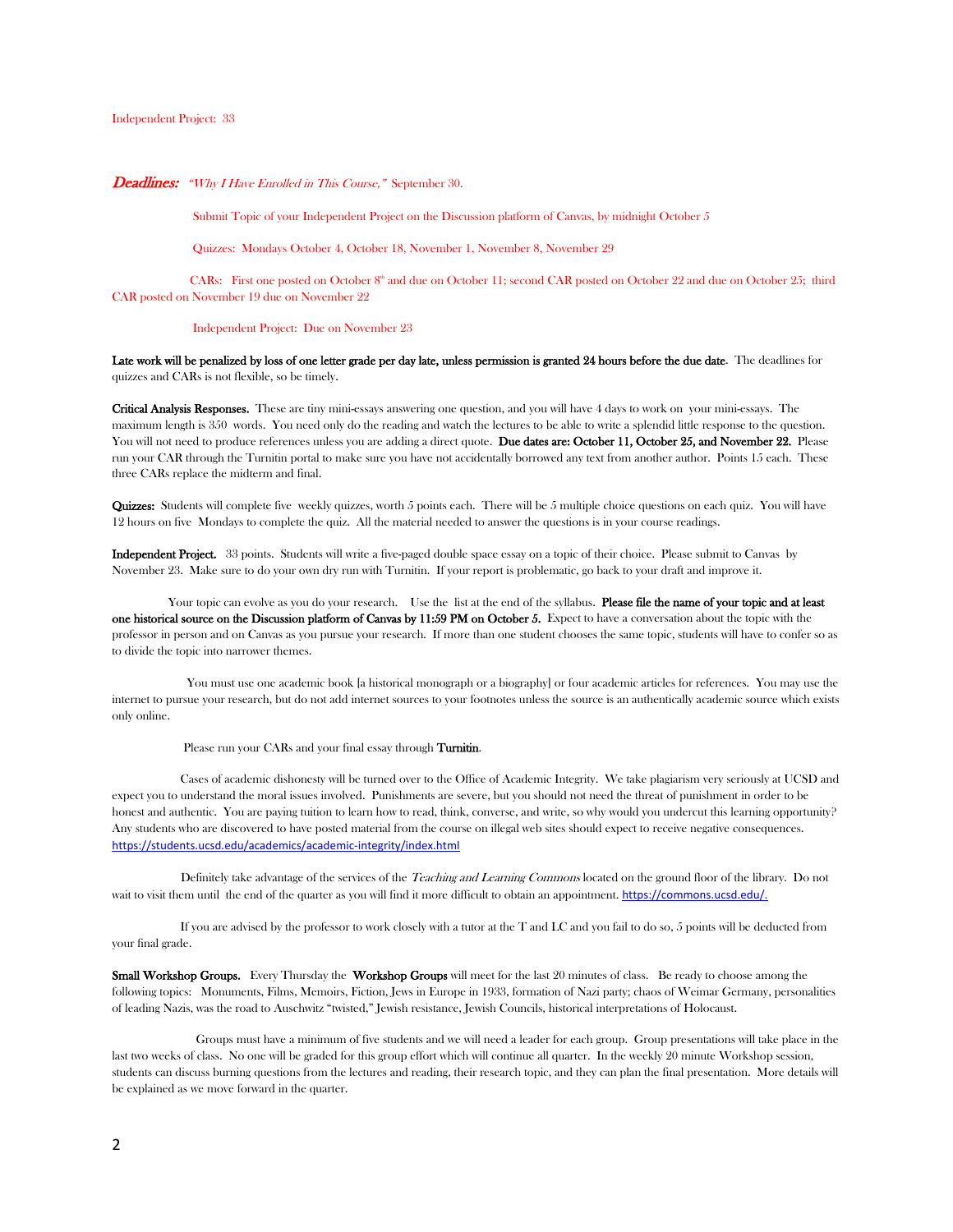Maps as History website: We will be watching the short videos from the modern European section of this wonderful platform at the beginning of class. You can use this resource as you master the class material. Note the short written narratives for each session, which you can print up and study. Log in: UCSD. Password: History.<https://www.the-map-as-history.com/>. The relevant platform is "Europe and the Nations 1918-1942."

Class Etiquette. Kindly do not eat in class, it is distracting for the professor. Drinks are fine. It would be much appreciated by the instructor if you come on time and remain in the classroom until the lecture is finished. It is difficult to concentrate with students entering and leaving during our time in class.

Holocaust Living History Workshop is a lecture series on campus which meets monthly at 5 pm in the Seuss Room in the Library. Events are free and require no registration. This fall most events will be virtual. Stay tuned in class for announcements of these events.

### **BOOKS**

 All class texts are available at the bookstore, some for rental and some as e-books for your Kindle or Nook. The books have been placed on hard copy and digital reserve at the library. Many of the books should be available at your local public library as well. Keep in mind that you are saving money because you do not need to rent or purchase a Clicker.

 You will not find chapters turned into PDFs to read for free on Canvas, but that is illegal and unfair to the authors. [Keep that in mind when you go to the Russian troll site that offers free PDFs.] There are several platforms called the "Creative Commons," including the Hathi Trust and Project Gutenberg, which provide legitimate digital versions of the books.

Peter Hayes, WHY? EXPLAINING THE HOLOCAUST

Christopher Browning, ORDINARY MEN

Nehama Tec, DEFIANCE

Alan Rosenbaum, IS THE HOLOCAUST UNIQUE?

Rudolf Vrba, I ESCAPED FROM AUSCHWITZ

### FILMS

All of the films for the class are streaming through Library Reserves. The films are: The Pianist, Schindler's List, Defiance, Life is Beautiful, and Son of Saul.

### SCHEDULE

### September 23: Introduction to the course

No reading. Prepare the one-page statement on "Why I Enrolled in this Course" which is due on September 30. The purpose of this assignment is for me to know your level of writing in English. Please do not ask for help from anyone as you prepare this.

## September 28: Continuity and Discontinuity in the History of Antisemitism

Read Hayes Chapter One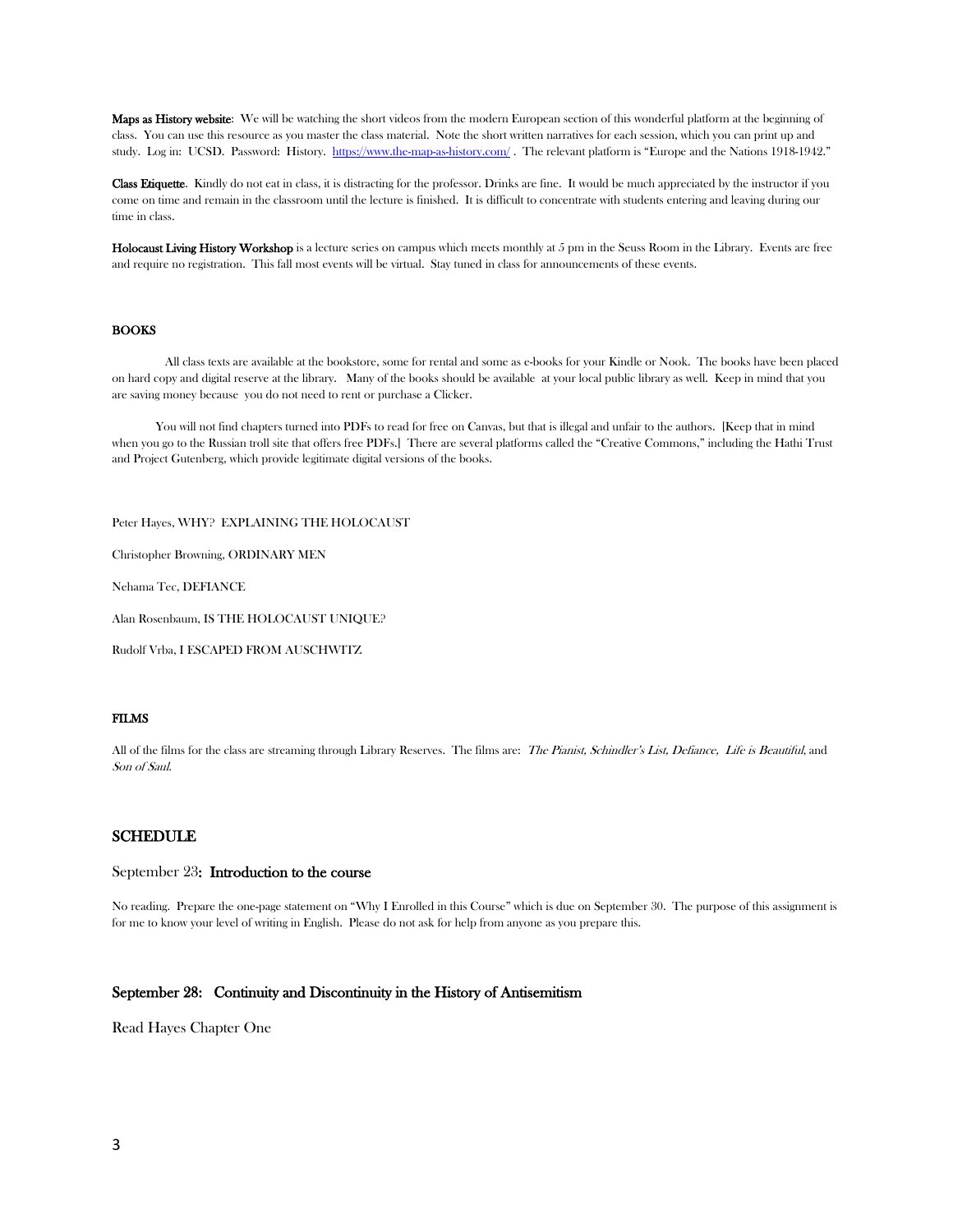## September 30: How Imperial Germany Died in World War One

Read Hayes, Chapter Two, "Nation and Volk"

Workshop Groups meet in class.

Submit one-page paper statement on "Why I Enrolled in this Course."

October 5: The Making of Adolf Hitler's Mind and Heart

Read Hayes Chapter Two, "Hitler's Opportunity" 55-67

Submit the proposed title and at least one source for your Independent Project on the Discussion Board of Canvas.

October 7: Constitutional Appointment of Hitler as Chancellor January 1933

Read Hayes Chapter Two, 67-72

Workshop Groups meet in class

CAR #1 will be posted on Friday October  $8^{\text{th}}$  and will be due by 11:59 on Monday October 11<sup>th</sup>.

October 12: Apartheid and Forced Emigration 1933-1941

Read Hayes, Chapter Three

## October 14: Why World War Two in September 1939

Watch Map as History episodes 3.14 through 3.19

<https://www.the-map-as-history.com/>

Workshop Groups meet in class

Quiz Two Monday October 18

## October 19: Ordinary Men in the Police Force in Nazi Germany

Read Browning Chapters Two, Three, Four and Five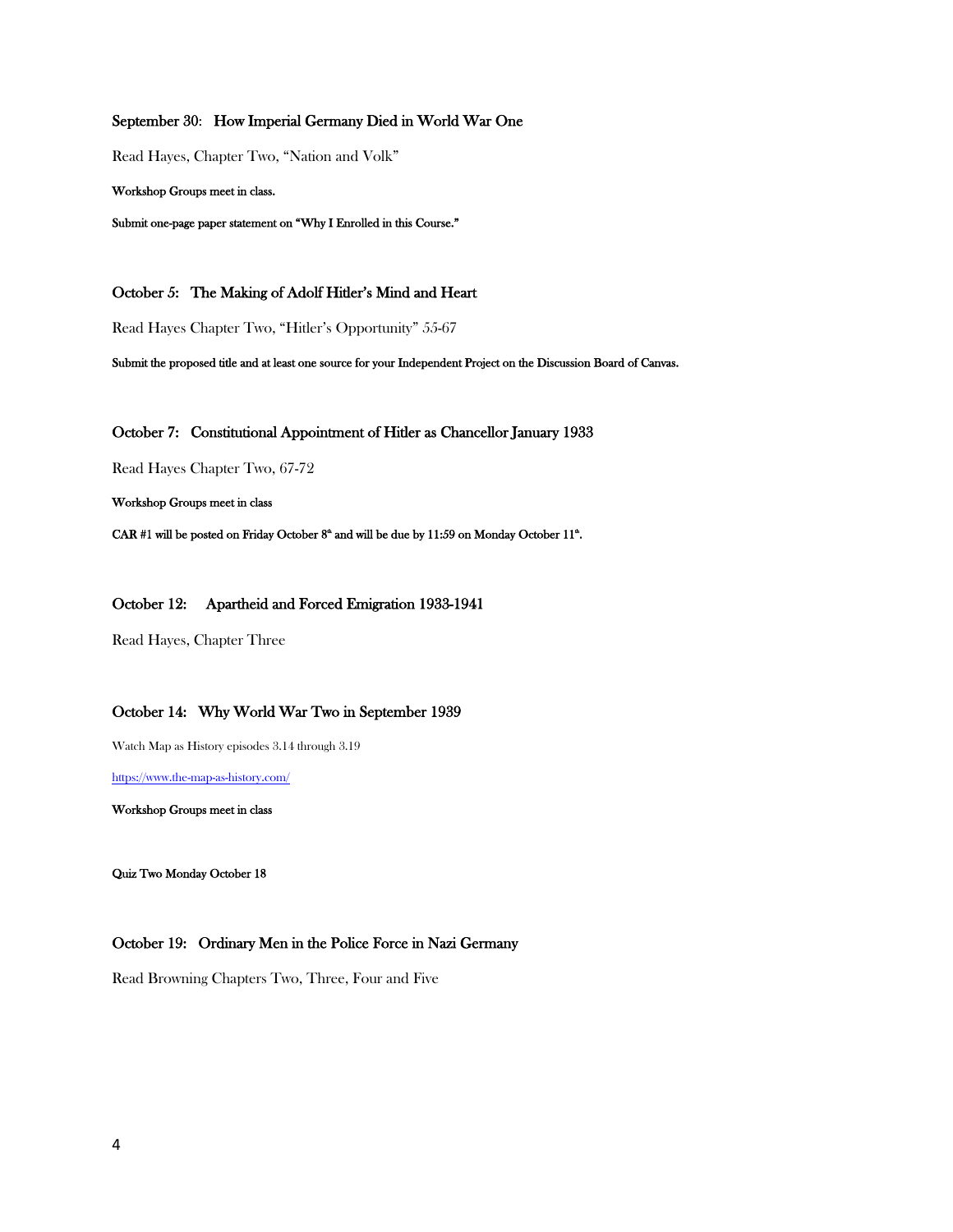## October 21: Massacre in Jozefow

Read Browning Chapters One, Six and Seven

Workshop Groups in class

CAR #2 posted on Friday October 22 and due on Monday October 25

October 26: The Pianist

Watch the film.

## October 28: Industrial Mass Murder and Other Modes of Death

Read Hayes Chapter Four

Workshop Groups meet in class today

Quiz Three due November 1

## November 2: Holocaust in Films: Realism or Metaphor?

Watch Life is Beautiful and Son of Saul

## November 4: Schindler's List and the Dilemmas of the Jewish Councils

Watch Schindler's List

Workshop Groups in class

Quiz Four on November 8

## November 9: Learning from the True Story of Rudolf Vrba

Read Vrba, Chapters Four, Five, Nine and Fifteen

## November 11: No Class Veteran's Day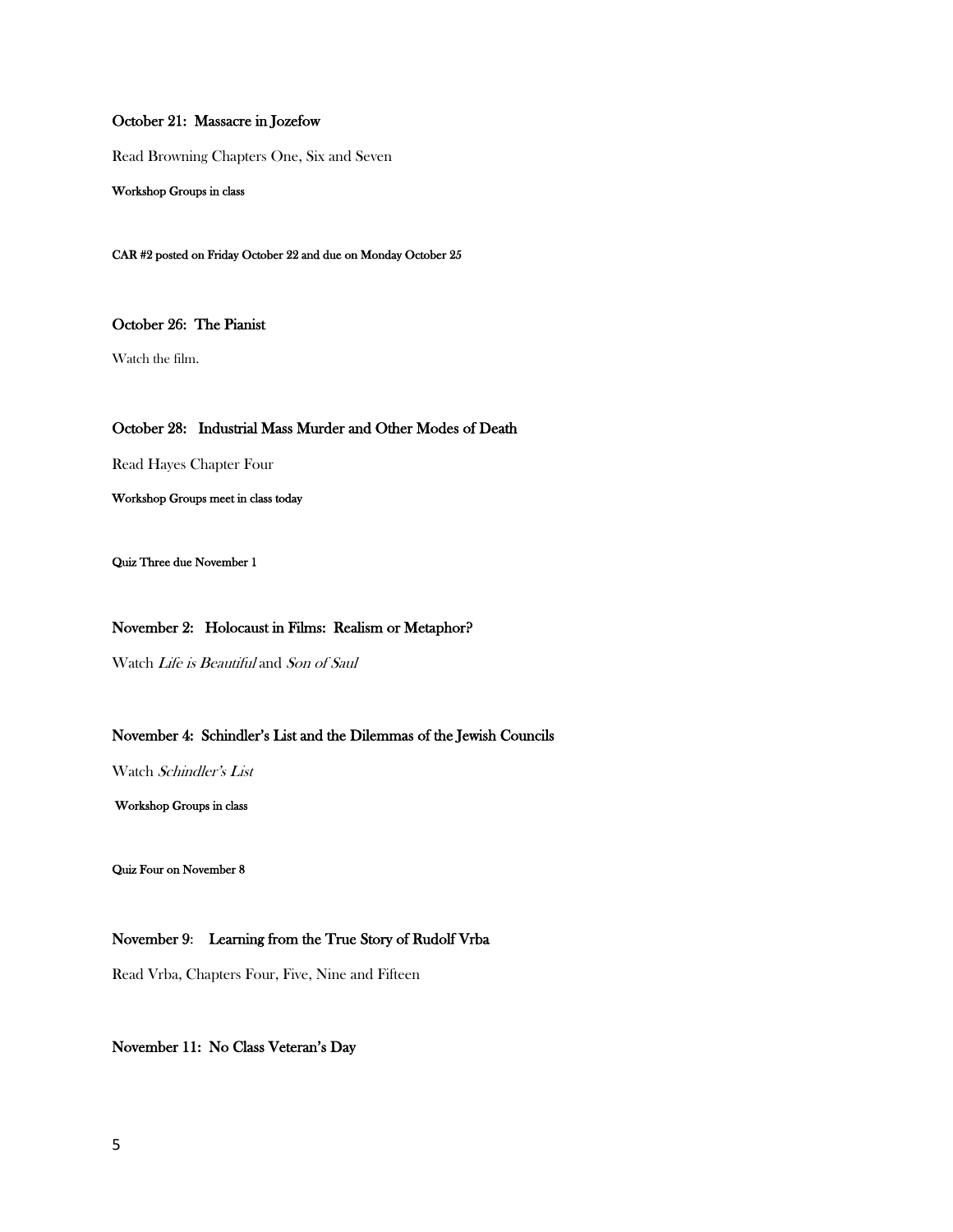## November 18: Defiance

Watch the film *Defiance* and read Tec, Chapters Five, Six, and Ten

### CAR #3 posted on November 19 and due on November 22

### November 23: Was the Holocaust Unique?

Read Rosenbaum, Introduction 1-7 and Stannard, Chapter Eight "Uniqueness as Denial"

November 25: Thanksgiving No Class

Quiz Number Five due November 29

November 30: Student Presentations

December 2: Student Presentations

### ESSAY TOPICS

#### **HISTORY**

Jewish Councils [in particular cities and ghettos]; Hannah Arendt's controversy about the Jewish Councils; Rabbi Leo Baeck; Wannsee Conference; Dr. Martin Luther; Vichy France; Werner Best; Heinrich Muller; King Boris of Bulgaria; Dieter Wisliceny; Alois Brunner; Ha-avara agreement; Chaim Arlosoroff; David Ben Gurion; Martin Buber's letter to Ghandi; the White Paper of 1939; the Struma [boat]; Yoel Palgi; Herschel Grynszpan; Zivia Lubetkin Zuckerman; Itzhak Zuckerman; Mordechai Anielewicz; Janusz Korczak; Artur Zygelboim; Haike Grossman; Heinrich Grueber; Rabbi Michael Dov-Ber Weissmandel; Gisi Fleischmann; Fritz Bauer; survivor trials of other survivors; Auschwitz guards trial; Nuremberg Tribunal; Telford Taylor; Abba Kovner; Recha Freier; Tzivia Lubetkin; Pasha Reichman [Yitzhak Avidov]; Nakam organization; Chaim Weizmann; Jewish Brigade; Kibbutz Ein Hahoresh; Hanoch Bartov; Shimon Avidan; Landsberg DP Camp; ship Exodus 1947; illegal immigration; Haganah; Jewish Brigade; Harrison Report; UNRRA; Karl Jaspers on guilt and shame; Konrad Adenauer; David Ben Gurion; Action Suhnezeichnen; I.G. Farben trial; German Democratic Republic and reparations, compared to the Federal Republic of Germany; Nahum Goldman; Claims Conference; Hannah Arendt; Gideon Hausner; Robert Jackson; Moshe Landau; Abba Kovner; Robert Servatius; De-Nur, Yehiel [Ka-Tzetnik]; Isser Harel; Henry Morgenthau; Rabbi Stephen Wise; Eleanor Roosevelt; President Roosevelt; Bruno Bettelheim; David Wyman [his historical work]; American Jewish Committee; American Jewish Congress; Peter Bergson [Hillel Kook]; Raphael Lemkin and the creation of the concept of genocide; Gerhard Riegner; A.M. Rosenthal and the New York Times; We Shall Never Die pageant, New York City 1943; Ben Hecht; Joel Brand; Regent Nikolaus von Horthy; Arrow Cross; Samuel Stern; Philip von Freudiger; Relief and Rescue Committee; Malchiel Gruenwald; Israel Rudolf Kastner; Kurt Becher; Marek Edelman; Janus Korchak; Adam Czerniakow; Emmanuel Ringelblum; Chaim Rumkowski; Mordecai Anielewicz; Jan Gross book Neighbors.

### TESTIMONIES AND MEMOIRS

Memoirs by former Nazis; memoirs by German and Austrian Jews; memoirs by Jews in hiding; false memoirs [Benjamin Wilkomirski, Misha Defonseca, Herman Rosenblat;]; memoirs by Jews living underground in Germany; the written word and the video interview; Charlotte Solomon [memoir in pictures]; Art Spiegelman's Maus; Aaron Appelfeld; Victor Klemperer;.

ART